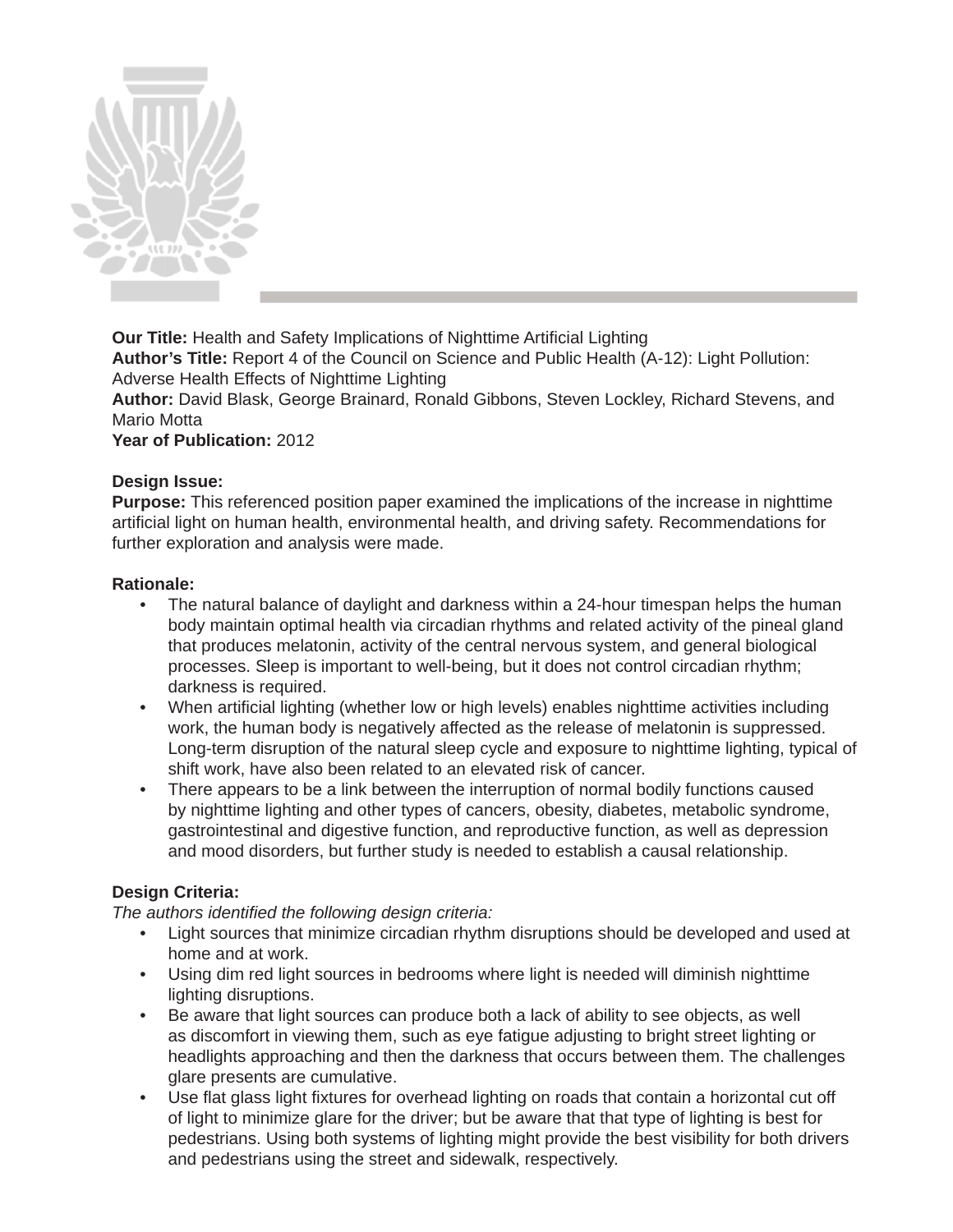

• Consider use of headlights in vehicles that have the ability to shield part of the beam facing the oncoming car and/or that can swivel when an oncoming car approaches to reduce glare for the other driver.

*InformeDesign identifi ed the following design criteria based on this report, but related to correctional facility design:*

- Consider the health effects on prisoners in maximum or supermaximum housing units in correctional facilities who might be exposed to artificial lighting 24 hours a day in their cells and who may not have access to daylight but a few hours per week.
- Be aware of the health effects on prison staff who work during the nighttime in artificial light due to the impact it has on their melatonin production and circadian rhythms.

### **Key Concepts:**

- Human physiology has been the focus of much study as people are affected by nighttime light relative to the function of the circadian clock as it is regulated by the surprachiasmatic nuclei (SNC) of the hypothalamus of the brain and is signaled by a balance of light and darkness. "Non-24 hour sleep-wake disorder" can result when the day-night exposure to light is off schedule. Symptoms include inconsistent ability to sleep at night from good to poor and/or a need for daytime naps .
- Studies of health effects of nighttime lighting have been primarily from epidemiological investigations and observations as well as animal testing in laboratories. From testing on mice and rats, as well as the influence of human (female) blood samples on breast cancer xenografts, there appears to be a relationship between the growth of breast cancer (the area of greatest research) when nocturnal melatonin is suppressed or absent; reverse testing also shows reverse results. Presence of melatonin in the body during the darkness of night seems to act as a cancer suppressive on normal cells.
- A 2007 study by the International Agency for Research on Cancer (IARC) found that there was evidence of a link between nighttime shift work and the resulting irregular circadian rhythms and the increased likelihood of a carcinogenic effect on humans. However, studies that have come since that time have had mixed results in terms of establishing that link, partially due to the fact that everyone is exposed to nighttime lighting to different extents.
- Nighttime light exposure happens most obviously in shift work, but all persons are exposed to light after dark to varying degrees of duration, quality (wavelength, color), and quantity (lux); it has been difficult to measure the effects. Worker fatigue, workplace light levels, and melatonin supplement guidelines prepared by the American College of Occupational and Environmental Medicine address some of the nightlight-related challenges of shift-work.
- Existing American Medical Association (AMA) policies call for control of the use of artificial light at night both from the standpoint of light pollution and energy conservation. However, the use of nighttime lighting has continued to expand to meet societal, commercial, and personal demands.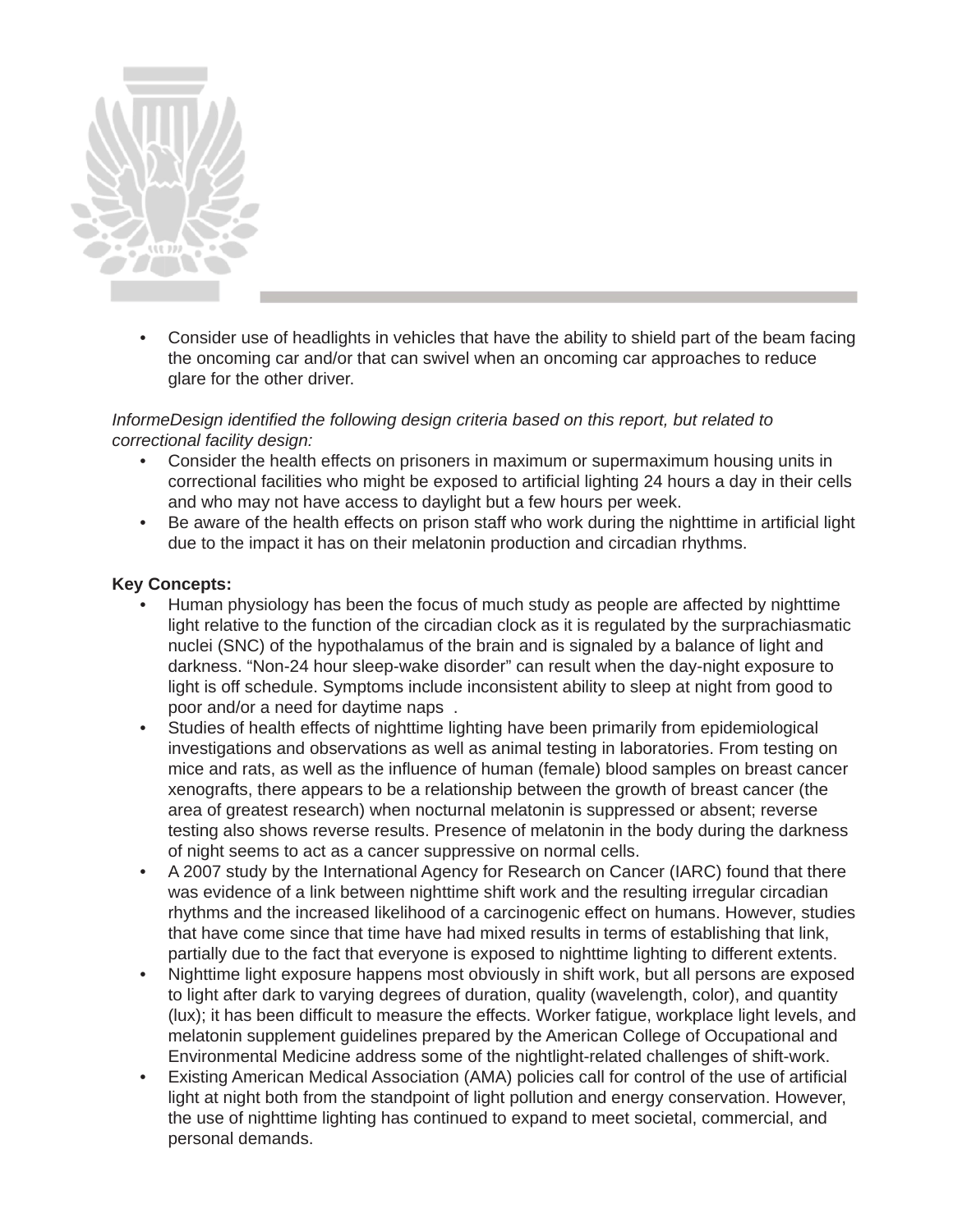

- Of worldwide consumption of electricity, 19% of it is for lighting. It is estimated that the United States wastes 30% of its night lighting, as it goes out into the sky, which is also considered a negative as it obviates the ability to see the night sky and could be altering the biological functioning of animals, especially those that are nocturnal (30% of vertebrates, 60% of invertebrates). It is also surmised that plant biology is being impacted relative to pollination that occurs after dark.
- Light-emitting diodes (LEDs) used in exterior lighting for roads have greater lux output, but also produce more disability glare than other types of sources. When used in vehicle headlights, both LED and xenon sources produce similar issues with glare, and blue headlights produce the most visual discomfort.
- People are spending more time indoors increasing their exposure to artificial light that is far dimmer (fewer lux, the measure of the brightness of light) and of a more limited range of wavelengths (the color of light) as compared to daylight. It is possible that the lack of exposure to sunlight is rendering a person's exposure to light to be similar both during the daytime and the nighttime, suppressing melatonin, which is needed for sleep. Daylight can be as bright as 32,000-130,000 lux whereas office lighting is significantly lower (325-500 lux), and home lighting is typically lower yet (50 lux).
- It has been found that somewhat dim monochromatic green lighting (5-17 lux) or broad wavelength white light at a moderate level of illumination (100 lux) can both interfere with melatonin production. Low levels of blue light (459-484 nm) have a greater suppression level, and melatonin was found to be most suppressed when the person experienced light in the 446-477 nm wavelength range (violet-blue); whereas red light has no influence on melatonin production.
- Perception and comfort with adapting to nighttime artificial light varies by individual and as a person ages, the eye's ability to process light needed for sight diminishes. Difficulty in processing bright lights at night, especially when driving, involve both physiological and psychological responses and placement, spacing, and brightness of light fixtures. Poorly designed and/or oriented bright lighting sources can enhance glare (veiling luminance; disallowing a person to see the object due to light cast in front of it) to the level of disabling the viewer.
- Acknowledging the link between the growing use of media (electronics with screens) for expanded periods, including during the dark hours of the night, the American Academy of Pediatrics recommends that children and adolescents do not have these devices in their bedrooms.

## **Research Method:**

- A review of PubMed literature (1995-March 2012) was augmented with literature provided by experts in the related fields under study.
- Key concepts, definitions, and research findings were reviewed relative to human, animal, and environmental health, and recommendations were compiled based on the findings of the literature review.